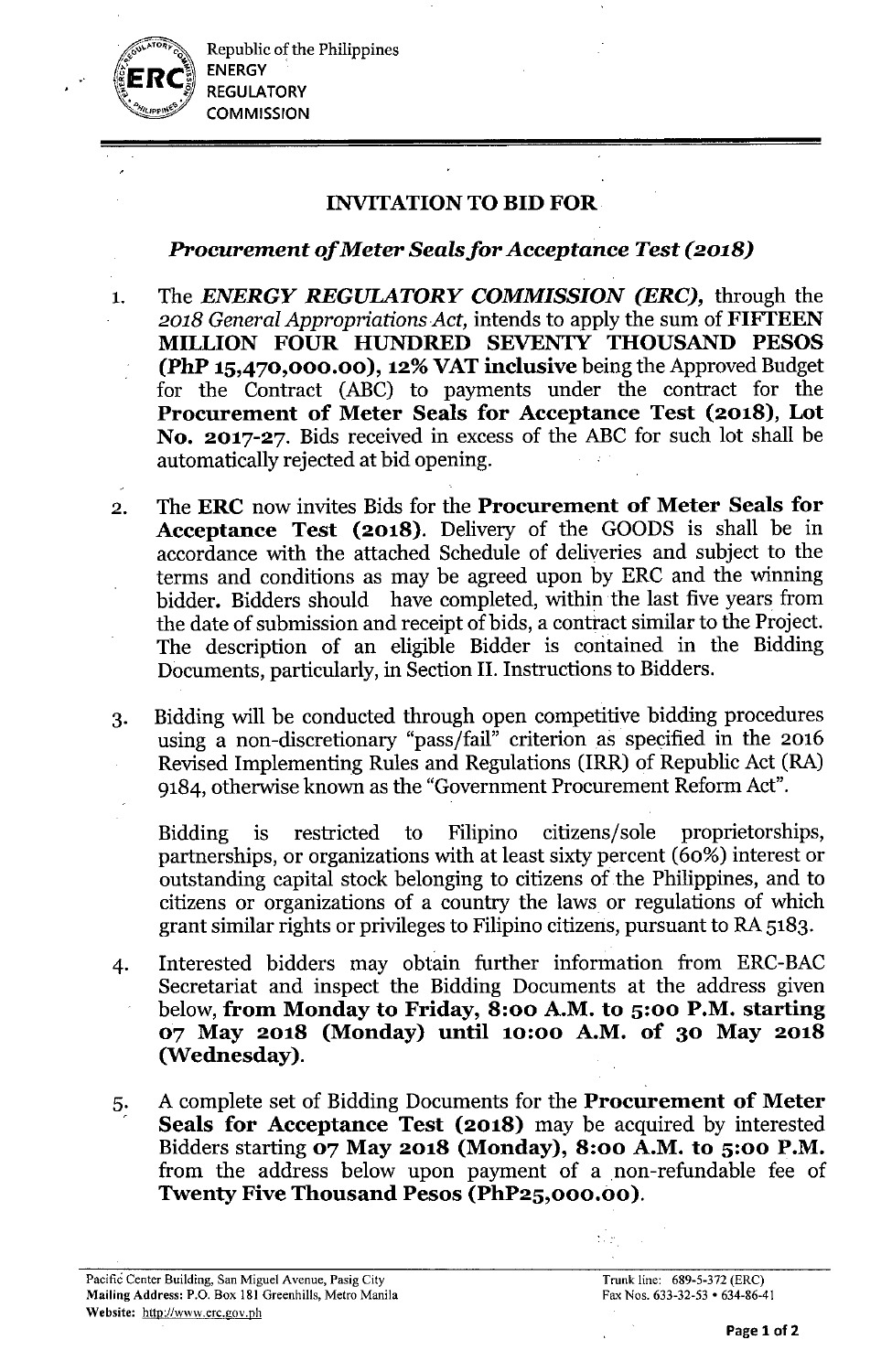It may also be downloaded free of charge from the website of the Philippine Government Electronic Procurement System (PhilGEPS), provided that Bidders shall pay the applicable (non-refundable) fee for the Bidding Documents not later than the submission of their bids.

- 6. The ERC-BAC will hold the Pre-Bid Conference on 17 May 2018 (Thursday), 10:00 A.M. at the Mezzanine Floor, Pacific Center Building, San Miguel Avenue, Pasig City, which shall be open to prospective bidders.
- 7. Bids must be duly received by the ERC-BAC Secretariat at the address below on or before 30 May 2018 (Wednesday) at 10:00 A.M. All Bids must be accompanied by a bid security in any of the acceptable forms and in the amount stated in ITB Clause 18.

Bid opening shall be on 30 May 2018 (Wednesday) at 10:30 A.M. at the Mezzanine Floor, Pacific Center Building, San Miguel Avenue, Pasig City. Bids will be opened in the presence of the bidders' representatives who choose to attend at the address below. Late bids shall not be accepted.

- 8. The ERC-BAC reserves the right to reject any and all bids, declare a failure of bidding, or not award the contract at any time prior to contract award in accordance with Section 41 of RA 9184 and its IRR, without thereby incurring any liability to the affected bidder or bidders.
- 9. Please see attached *Annex "A"* for the Specification.

10. For further information, please refer to: Ms. Cherry Lyn S. Gonzales **BAC Secretariat Chairperson** 

Mezzanine Floor, Pacific Center Building, San Miguel Avenue, Pasig City Tel No. 706-5259

csgonzales@erc.gov.ph/procurement@erc.gov.ph

.' 24 April 2018, Pasig City.

- , **MARIA CORAZON C. GINES** 

**BAC** Chairperson

CLSG/LLG/RGMG**/RRFM/JLM**  $\delta^{\diamond}$ 

Pacific Center Building, San Miguel Avenue, Pasig City Mailing Address: P.O. Box 181 Greenhills, Metro Manila Website: <http://www.erc.gov.ph>

Trunk line: 689-5-372 (ERC) Fax Nos, 633-32-53 • 634-86-41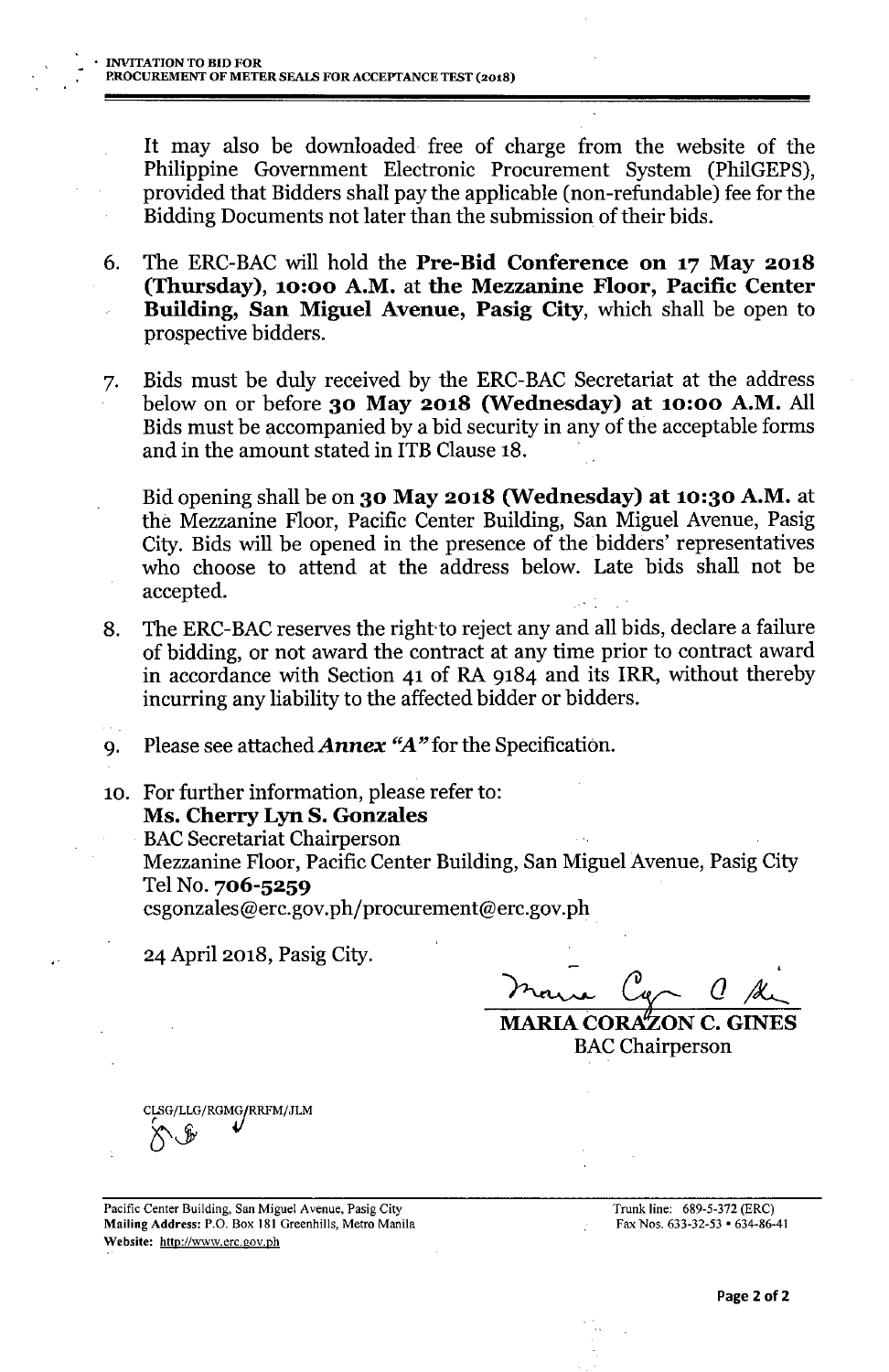### **Procurement** of Meter **Seals for Acceptance Test (2018) Lot No. 2017-27**

### **Specifications:**

, .

2,600,000 Pieces - Meter Seals for Acceptance Test (2018) Polycarbonate suitable for temperature up to 110°C Industrial outdoor type

Transparent Pink Color

Anchor-type *w*/ three (3) sets of locking arrow head

Unbreakable bridge connecting the body and arrow head

Embossed New ERC logo on the seal's body

Ten (10) digit serial no., laser print black, #12 Arial,

*wi* bar code against white background,

starting from 18LoooOOOl to 18L2200000

starting from 18V2200001 to 18V2550000

starting from 18M2550001 to 18M2600000

Length shall not be more than 30mm, width shall not be more than 13mm, and thickness shall not be more than 6mm

Sealing wire, not less than 19cm in length, copper material, Size #24 AWG with #26 AWG spiral twisted over it

Supplied in mat form w/ five (5) piec<mark>es per ma</mark>t

One thousand (1,000) pieces per box